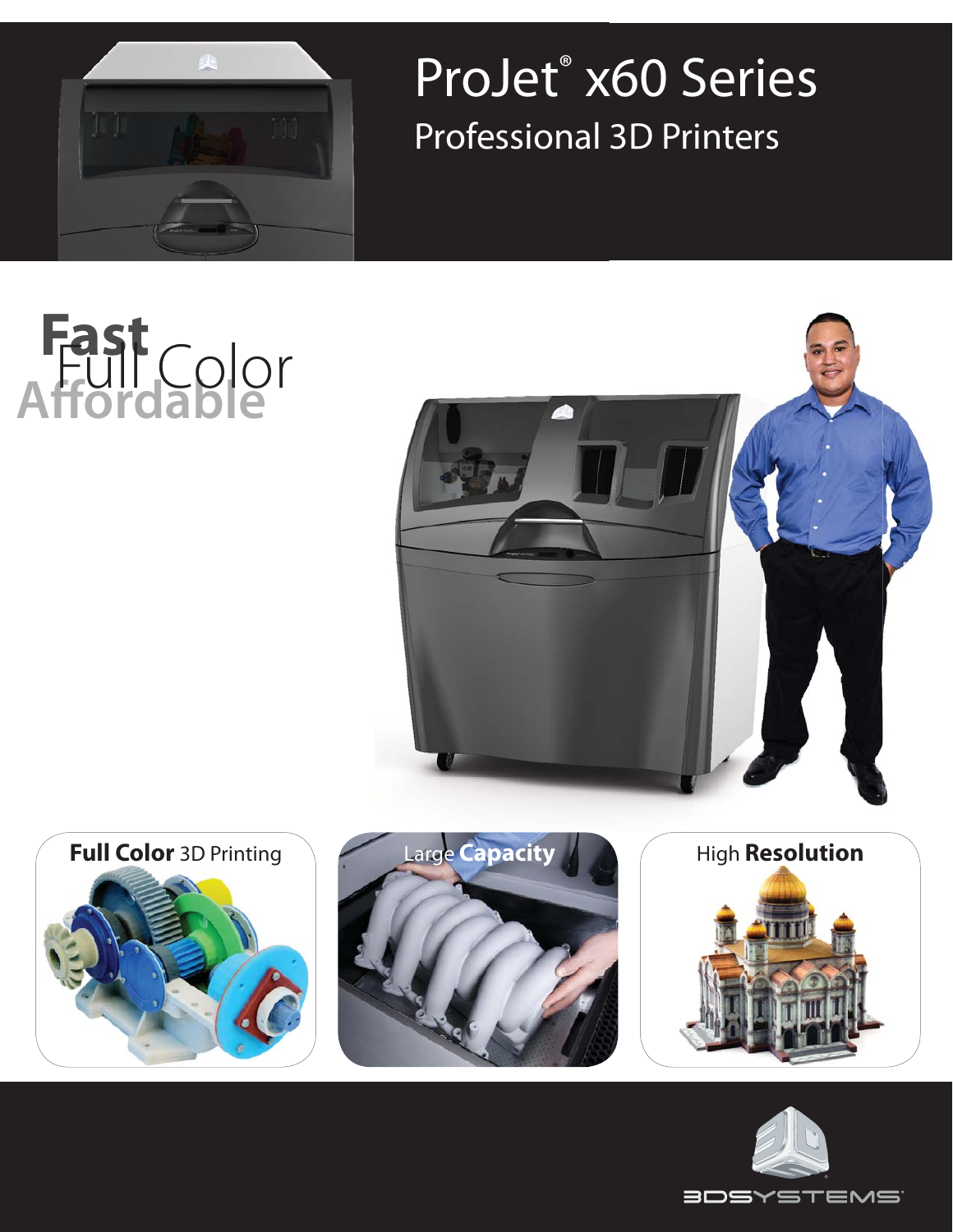## **ProJet® x60 Professional Printers set the standard** for true full color printing, speed and affordability

## UNIQUELY FULL COLOR

#### **Color and high quality dramatically communicate design intent**

- Produce realistic or vivid color models in one step
- Better communicate the look, feel, and style of product designs
- 3D print text labels, logos, design comments, or images directly onto models
- A range of options, from monochrome printing to professional quality color
- Multiple print heads provide the best range of accurate and consistent colors

## FASTEST PRINT SPEED

#### **High speed and throughput for a range of applications**

- 5x-10x faster than all other technologies
- Output models in hours, not days
- Build multiple models at the same time
- Support an entire department with ease





## SAFE, OFFICE FRIENDLY & EASY TO USE

#### **Ideal for everyday use in any office or school**

- Quiet, safe, odor free
- Continuous negative pressure contains airborne particles
- Eco-friendly, non-hazardous build materials
- Zero liquid waste
- No support structures to remove, no cutting tools or toxic chemicals
- Requires minimal training and expertise
- Intuitive control panel for easy operation

## LOWEST OPERATING COST

#### **Aff ordable for all environments**

- Unused core material is recycled for the next build, eliminating waste
- No physical supports are necessary
- Part costs are a fraction of competitive technologies
- Based on reliable, affordable ColorJet Printing (CJP) technology



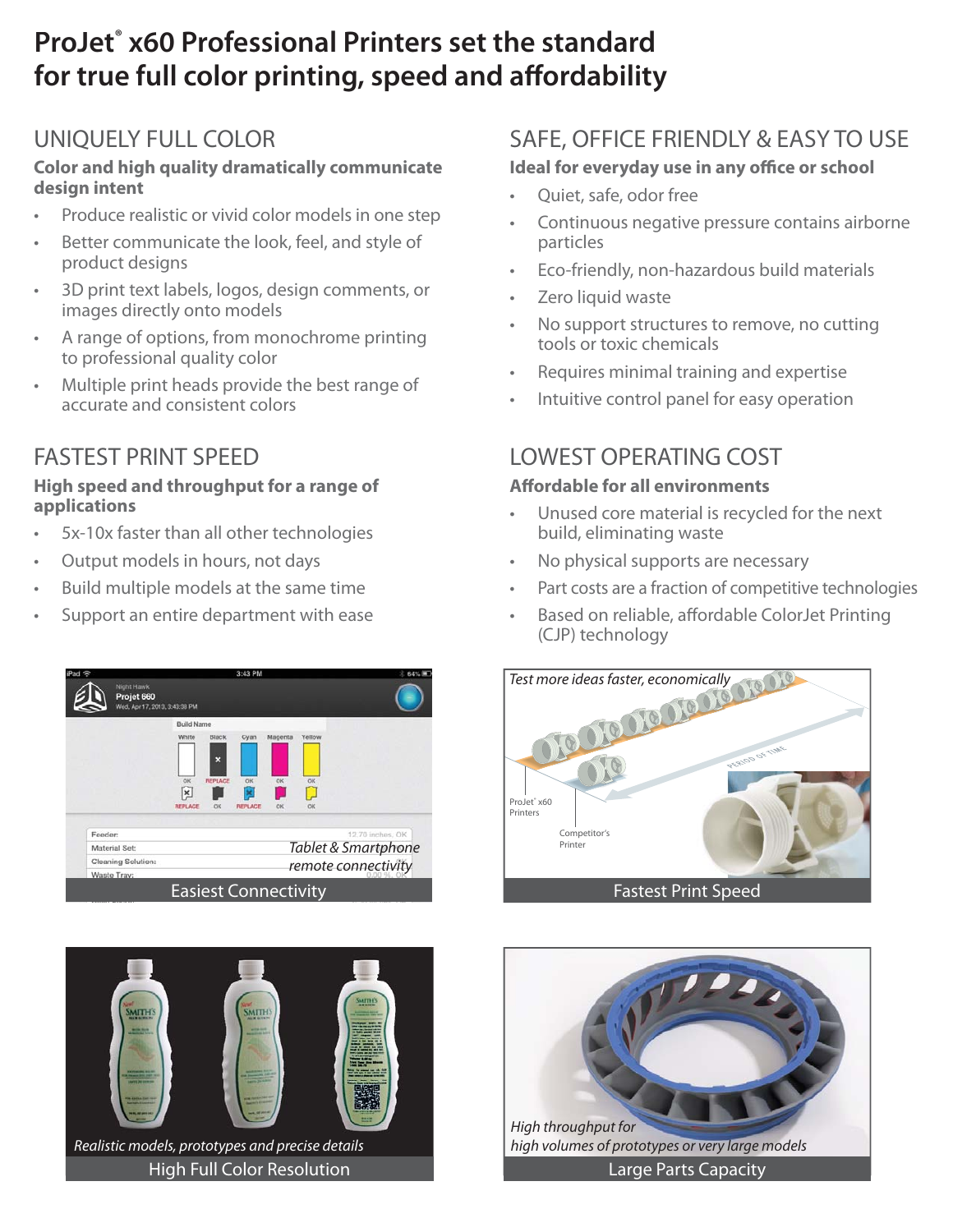# **® Material for ProJet® x60 Series**

The VisiJet® line of materials offers numerous capabilities to meet a variety of commercial applications. Using the ColorJet Printing (CJP) technology, 3D Systems′ ProJet˚ x60 3D Printers use the VisiJet˚ PXL™ material set to build strong, high-definition, full color concept models, assemblies and prototypes, for design realization, advanced communication, as well as development and production cost reduction. Printed models benefit transportation, energy, consumer products, recreation, healthcare, education and other vertical markets. Parts can be sanded, drilled, tapped, painted and electroplated, which further expands the options available for finished part characteristics. Additionally, models have high-temperature resistance, ideal for digital manufacturing and molding applications.

### INFILTRATED PARTS PROPERTIES

| <b>Infiltrant</b>          | ColorBond"                                                                                                 | StrengthMax <sup>"</sup>                                                                                 | Salt Water Cure                                                                                                                                                             |  |
|----------------------------|------------------------------------------------------------------------------------------------------------|----------------------------------------------------------------------------------------------------------|-----------------------------------------------------------------------------------------------------------------------------------------------------------------------------|--|
| Composition                | VisiJet® PXL™                                                                                              | VisiJet® PXL™                                                                                            | VisiJet® PXL™                                                                                                                                                               |  |
| Tensile Strength, MPa      | 14.2                                                                                                       | 26.4                                                                                                     | 2.38                                                                                                                                                                        |  |
| Elongation at Break, %     | 0.23                                                                                                       | 0.21                                                                                                     | 0.04                                                                                                                                                                        |  |
| Modulus of Elasticity, MPa | 9,450                                                                                                      | 12,560                                                                                                   | 12,855                                                                                                                                                                      |  |
| Flexural Strength, MPa     | 31.1                                                                                                       | 44.1                                                                                                     | 13.1                                                                                                                                                                        |  |
| Flexural Modulus, MPa      | 7,163                                                                                                      | 10,680                                                                                                   | 6,355                                                                                                                                                                       |  |
| Description                | Instant-cure infiltrant ideal for color<br>models to improve strength and color<br>vibrancy and retention. | Two-part infiltrant ideal for functional<br>models to dramatically improve the<br>strength of the model. | Eco-friendly and hazard-free infiltrant.<br>Ideal for monochrome models and draft-<br>color. Provides additional surface hardness<br>and modulus upon dipping, or spraying. |  |